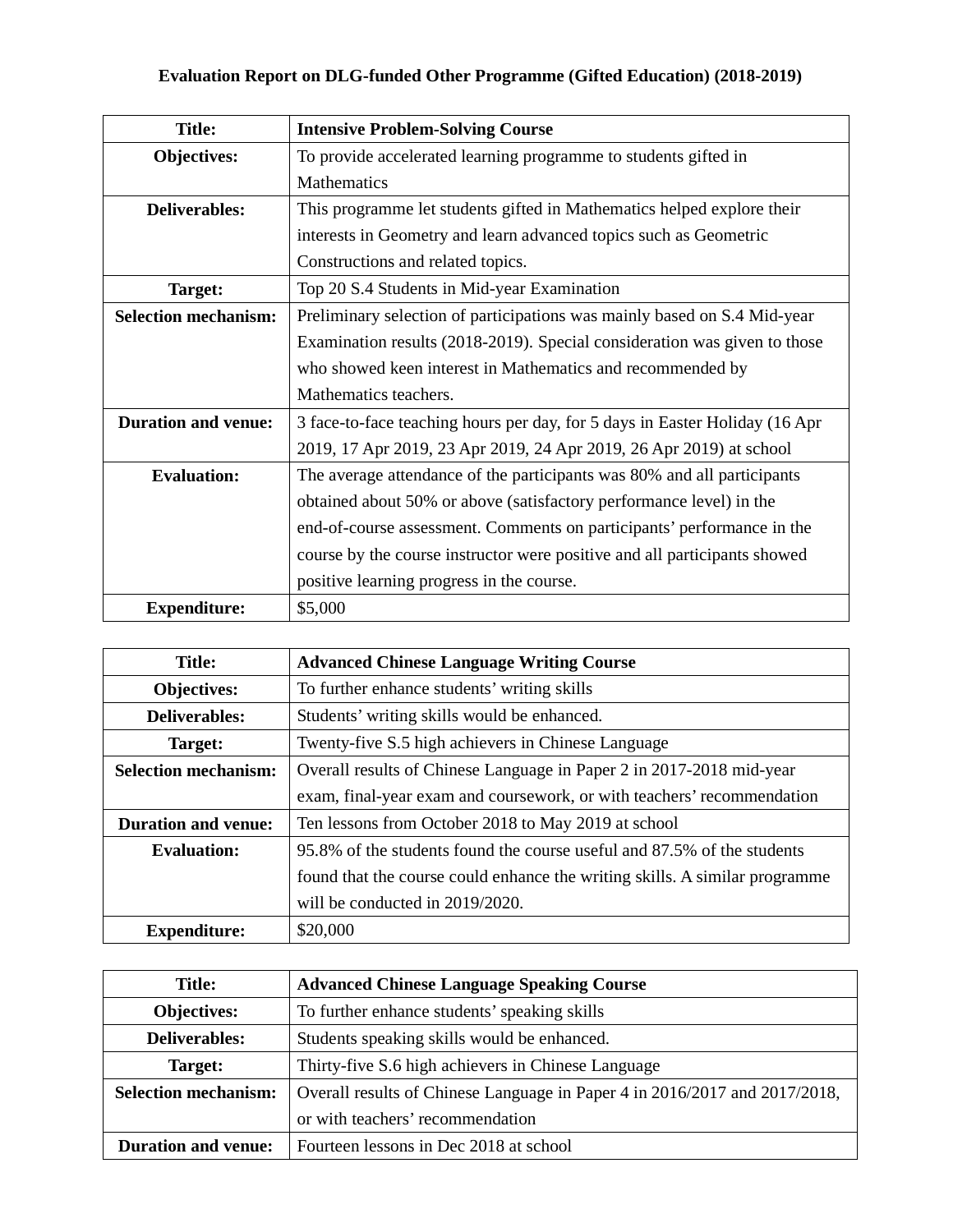| <b>Evaluation:</b>  | All students found the course useful as their speaking skills were enhanced. A |
|---------------------|--------------------------------------------------------------------------------|
|                     | similar programme will be conducted in 2019/2020.                              |
| <b>Expenditure:</b> | \$5,640                                                                        |

| <b>Title:</b>               | <b>Advance Liberal Studies Course</b>                                        |
|-----------------------------|------------------------------------------------------------------------------|
| Objectives:                 | To enhance students' examination skills in Liberal Studies                   |
|                             | To develop critical and logical thinking skills                              |
| Deliverables:               | Result of participants in the Final Exam will be improved                    |
| Target:                     | 20 students with good performance in Liberal Studies                         |
| <b>Selection mechanism:</b> | Results of the Mid-year exam and test in Liberal Studies in 2018/19 academic |
|                             | year                                                                         |
| <b>Duration and venue:</b>  | Four sessions of tutorial lesson (1.5 hours per session) had been held from  |
|                             | April to May 2019 after school at school.                                    |
| <b>Evaluation:</b>          | Most students found tutorial lessons useful and they helped explore deeper   |
|                             | into the social issues with provision of supplementary ideas and content.    |
|                             | Students preferred a more exam-oriented approach and a few more sessions     |
|                             | for practicing the skills learned.                                           |
| <b>Expenditure:</b>         | \$4,080                                                                      |

| Title:                      | <b>High-order Thinking Skills Programme</b>                                   |
|-----------------------------|-------------------------------------------------------------------------------|
| <b>Objectives:</b>          | To enhance self-learning practices of the more-able students and help them    |
|                             | master high-order thinking skills                                             |
| <b>Deliverables:</b>        | This programme could enhance the understanding of more difficult questions    |
|                             | in HKDSE of Physics, Chemistry and Biology.                                   |
| Target:                     | Top 10 outstanding S6 students in the science subjects                        |
| <b>Selection mechanism:</b> | Top 10 students had attained highest scores in Physics, Chemistry and Biology |
|                             | in the Final Examination in 2017-18                                           |
| <b>Duration and venue:</b>  | Three sessions from November 2018 to April 2019 at school                     |
| <b>Evaluation:</b>          | participants found the materials provided very useful and the<br>100%         |
|                             | programme helped them master high-order thinking skills in the related topics |
|                             | as they had been exposed to a wider range of questions.                       |
| <b>Expenditure:</b>         | \$4,358                                                                       |

| <b>Title:</b>               | <b>Technology Workshop</b>                                                  |
|-----------------------------|-----------------------------------------------------------------------------|
| Objectives:                 | To further enhance students' knowledge and skills in technology             |
| <b>Deliverables:</b>        | This programme could help enhance students' understanding of more difficult |
|                             | questions in HKDSE of ICT                                                   |
| Target:                     | Top 10 students studied ICT                                                 |
| <b>Selection mechanism:</b> | Top 10 students had attained highest scores ICT in the Final Examination in |
|                             | 2018-19                                                                     |
| <b>Duration and venue:</b>  | 17 sessions from October 2018 to May 2019 at school                         |